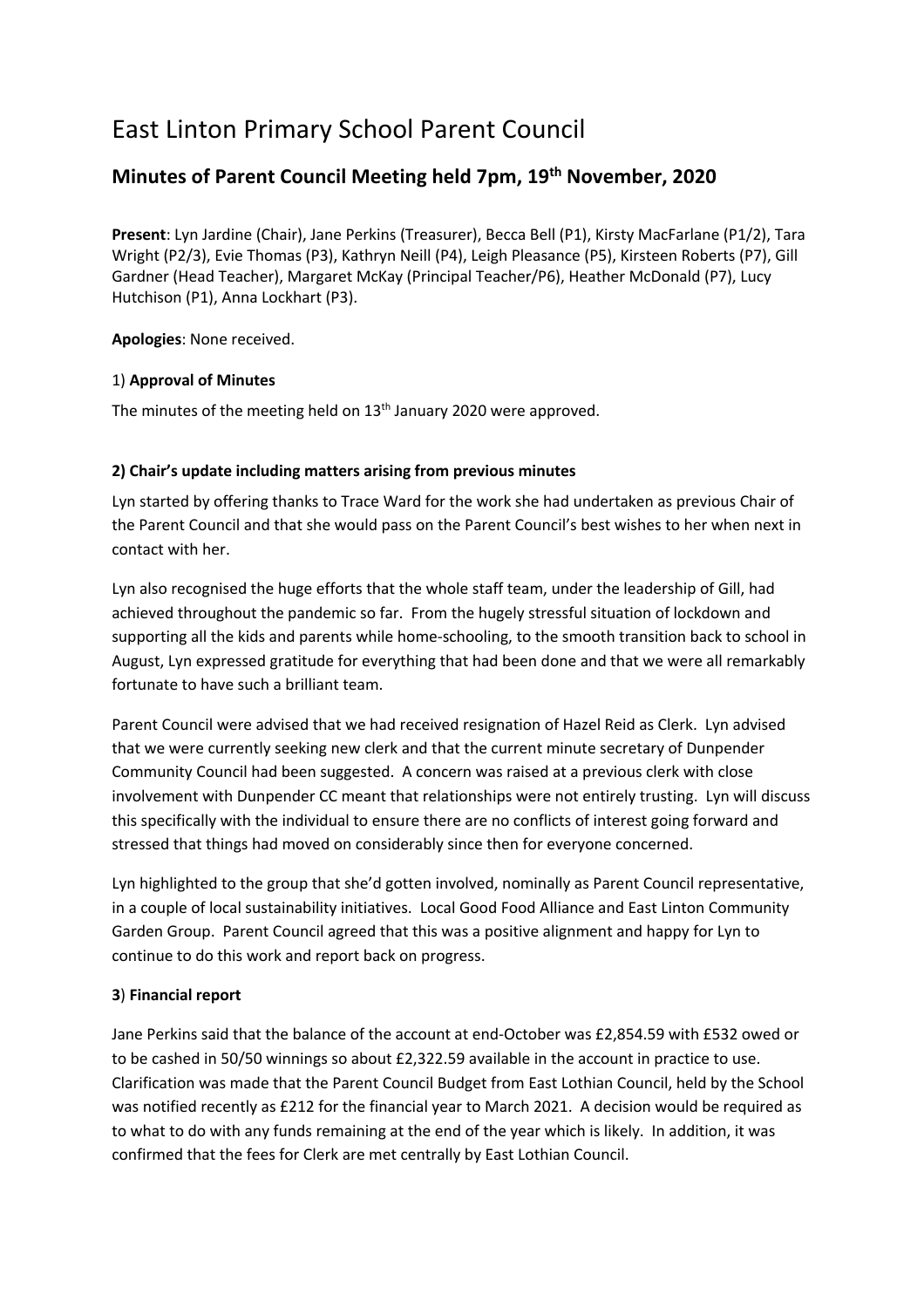Jane advised there is 1 new member to the 50/50 Club and the draws were made as follows: January - 29,54,73 February - 46,61,82 March - 45,65,99 April - 9,33,62 May - 13,18,32 June - 8,25,109 July - 27,53,73 August - 12,16,60 September - 34,75,84 October - 25,55,81

#### 4) **Head Teacher's update**

Gill started her report by expressing her heartfelt thanks to her team, the parents and the children for all their hard work and support since lockdown. She highlighted that the team had been exceptional in ensuring a really positive transition back to school campus. She stressed the messages of support from parents had been very welcomed and that the kids had been absolutely brilliant taking everything in their stride over the last few months.

The school's Improvement Plan reflects the work that has gone into it over the last couple of years with feedback from the Council really positive, highlighting how robust the plan is and that work will be ongoing for this and the next iteration of it.

Reporting on the plans for school expansion and upgrade, Gill highlighted that Covid had obviously had a significant impact on progress. However, since estimates had been received for the works, it is clear that the budget that had been established for the works does not stretch to cover the essential works. She has been in further discussions with Learning Estates and East Linton Primary requirements will be highlighted in the learning estates review that is being carried out and will be put before Council for approval in due course. Lyn asked that Gill obtain a timescale for the review being completed and which Council meeting it is due to be put to.

Following a request for any questions, Margaret wished it recorded that the excellent work of the team since lockdown was in part due to Gill and her ability to motivate everyone and safely lead the return to school.

There was a question about how consistency of mask wearing by parents at drop off and pick-up time could be improved. It was agreed that we try a joint statement from school and parent council to stress the need to build on the positive position that we are in and that we are all responsible for taking steps to ensure a positive example to the kids.

#### **5**) **Future meeting schedule**

Having not had a meeting since January, it was agreed necessary to try to re-establish a routine to be able to meet the needs of the various initiatives and pieces of work going forward. Lyn will look to schedule 6 weekly meetings again but if anything urgent comes up we could seek to convene meetings online relatively quickly.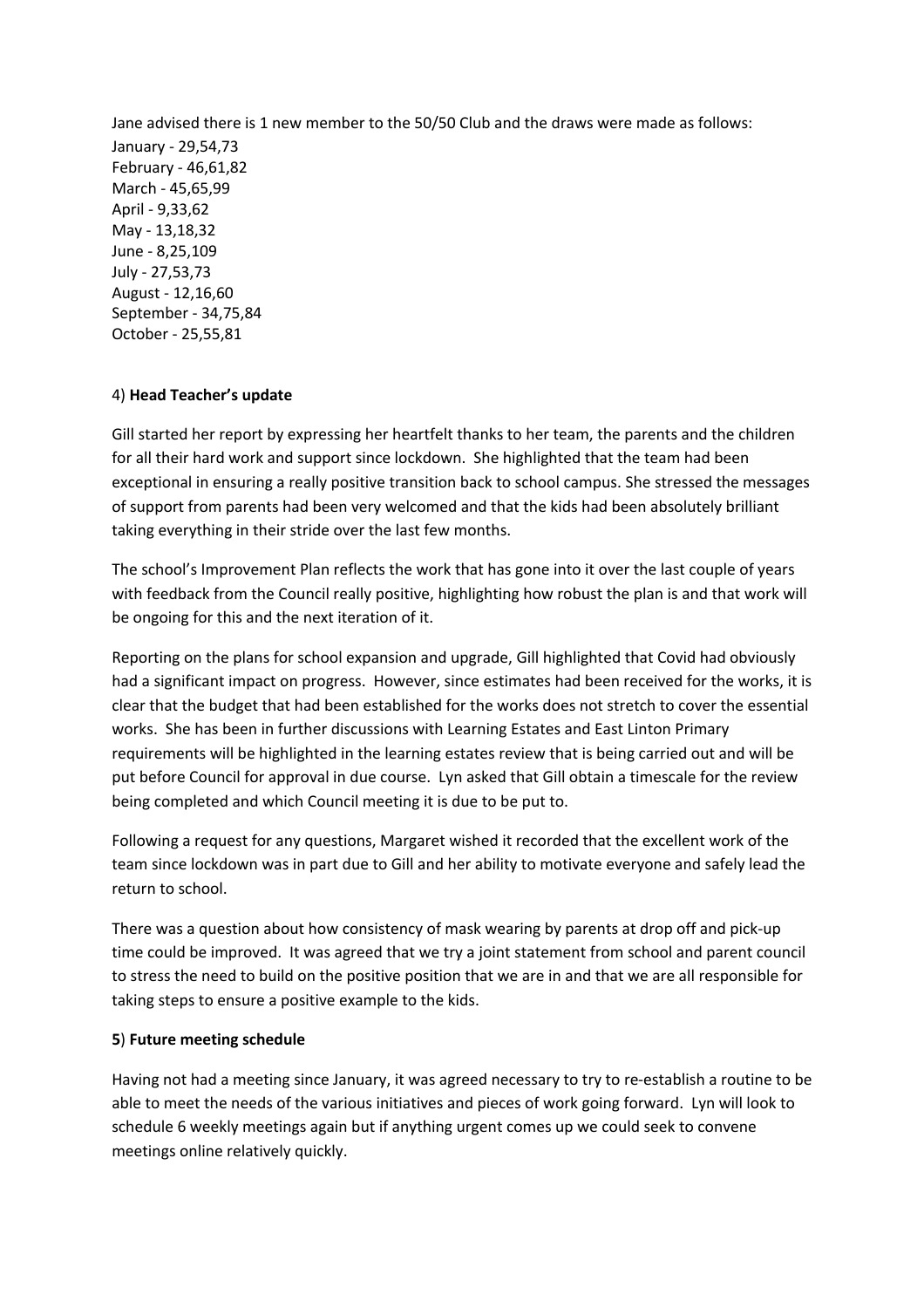#### **6**) **Any other business**

A request had been received for funding toward the P7 yearbooks. A donation of £150 had been received from Dunpender CC and it was agreed that we fund the remainder. Lyn to confirm to Jill Taylor.

All Parent Councils had received guidance from the Council that all queries from parents on school building works should go through the Head Teacher. This ensures that the staff managing developing the works etc are enabled to focus on that work and not be diverted by dealing with queries. All Head Teachers are regularly updated and can contact the team directly.

Gill highlighted the schools desire to make the approach towards Christmas as positive for everyone as possible. A film of the Brunton Theatre's panto will be shown to the whole school and P1-3 children will also be able to watch The White Film. In addition, there will be a party for each class.

A request for funding from Parent Council for Christmas crackers and cookies for each child was approved, along with meeting the cost of food for the parties. The total cost of this is £260.

Gill discussed how P7's annual camp is being replaced with an Awesome Week towards the end of April. This will consist of outdoor education for 4 days activities around East Linton itself. The cost of £98 is cost neutral to the council but reflects the need for higher supervision levels. It was agreed the PC cover the initial 10% deposits for all children and a small group to be convened by Leigh will consider fundraising opportunities for various school activities and report back to the next meeting.

Heather highlighted an initiative to build language skills and asked if any parents had connections with businesses that might be interested in assisting with understanding how languages are used within work. She advised that there will be a specific request out to all parents as soon as possible.

One of parents unfortunately dropped out of the meeting due to care for child but followed up questions with Headteacher and Chair. Question in relation to nursery allocation of days and lack of consistency in meals and the imbalance of gender split between cohorts. Gill has fed back that these issues have been raised with the Council and she's awaiting feedback.

Comment made on lack of clarity on use of Google Classroom and its how parents are not informed directly that there are assignments etc to which Gill responded that Classroom is only really there as back up in case we have to go back into lockdown but some classes were using it for some homework – which is the only element parents need to look for, the chat is only for conversations as they would have been in class. If this doesn't work, parents can ask for notification of electronic homework on paper.

In relation to P3 and P2/3 there has been comment made by parents of P3 children in P2/3 that the focus of the class is too much on P2 and that the close collaboration between P3 pupils was not as close as it had been previously. Gill advised she has conducted formal observations and can guarantee that there is a clear differentiation in terms of teaching, tasks, content for the different year groups in P2/3 and a clear identify between the P2s and P3s in the class. She also added that all staff P1-3 have discussed planning together, submitting their plans for year and term to Headteacher and that there are other measures in place to ensure they have a shared understanding and judgement of what learning looks like at various points within these stages. Furthermore, these are